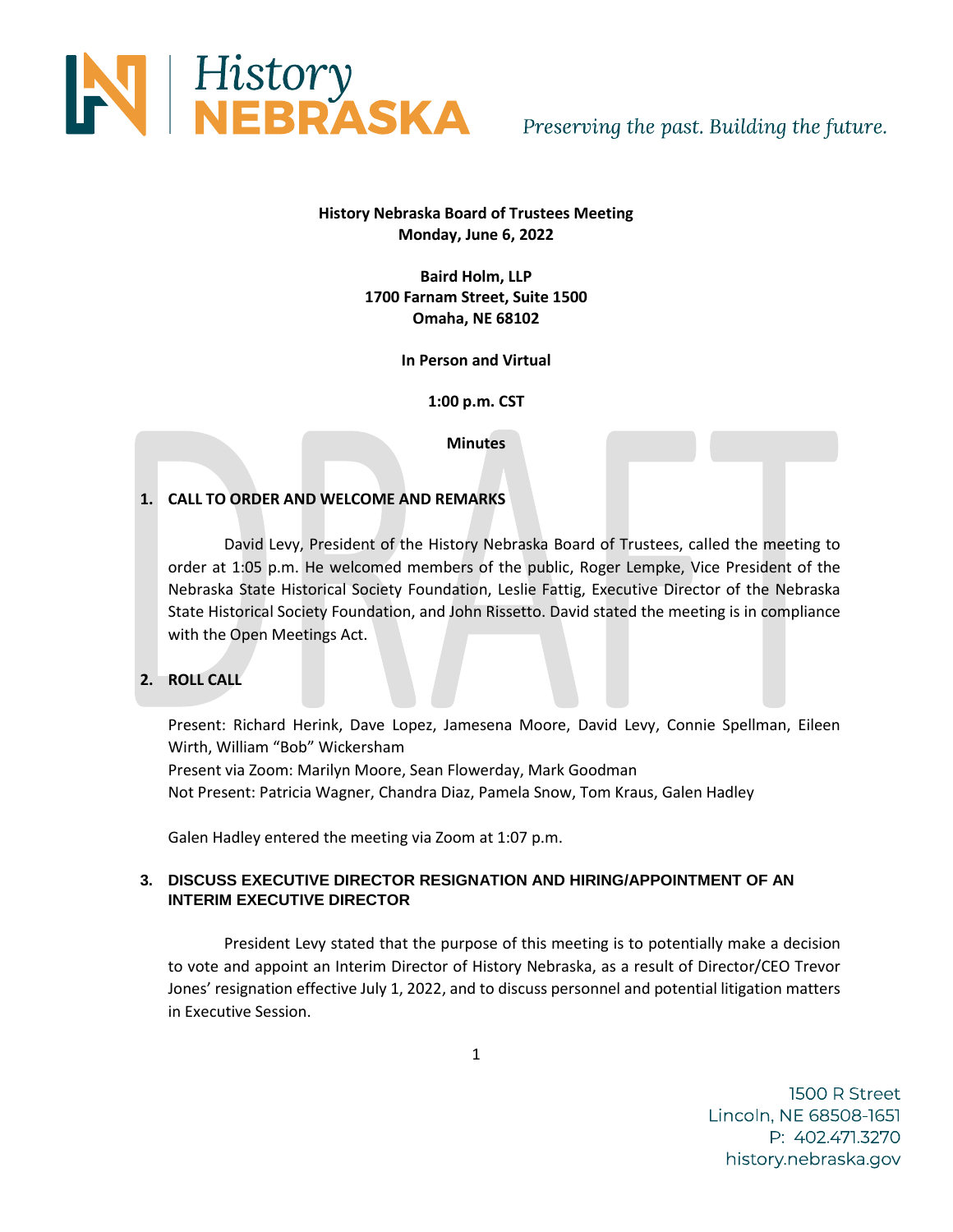#### **4. EXECUTIVE SESSION FOR PERSONNEL AND POTENTIAL LITIGATION MATTERS**

#### **4.1 MOTION TO GO INTO EXECUTIVE SESSION AT 1:13 p.m.**

Motion by Richard Herink, Second by Dave Lopez Yes: Richard Herink, Dave Lopez, Marilyn Moore, Jamesena Moore, Sean Flowerday, David Levy, Connie Spellman, Mark Goodman, Eileen Wirth, Galen Hadley, William "Bob" Wickersham No: None Not Present: Patricia Wagner, Chandra Diaz, Pamela Snow, Tom Kraus Motion adopted.

Marilyn Moore left the meeting at 2:05 p.m.

#### **4.2 MOTION TO COME OUT OF EXECUTIVE SESSION AT 2:16 p.m.**

Motion by Eileen Wirth, Second by Galen Hadley Yes: Richard Herink, Dave Lopez, Jamesena Moore, Sean Flowerday, David Levy, Connie Spellman, Mark Goodman, Eileen Wirth, Galen Hadley, William "Bob" Wickersham No: None Abstain: Mark Goodman Not Present: Patricia Wagner, Marilyn Moore, Chandra Diaz, Pamela Snow, Tom Kraus Motion adopted.

# **5. MOTION TO APPOINT JILL DOLBERG AS INTERIM EXECUTIVE DIRECTOR AND THAT THERE BE NO LIMITATIONS TO HER ELIGIBILITY SHOULD SHE CHOOSE TO PURSUE THE POSITION AS CEO AND THAT SHE BE OFFERED AN ANNUAL SALARY FOR THE MONTHS EMPLOYED AS AN INTERIM DIRECTOR OF \$100,000 A YEAR, SUBJECT TO A REVIEW THAT THERE IS NO STATUTE OF LIMITATION.**

Motion by Richard Herink, Second by Jamesena Moore Yes: Richard Herink, Dave Lopez, Jamesena Moore, Sean Flowerday, David Levy, Connie Spellman, Eileen Wirth, Galen Hadley, William "Bob" Wickersham No: None Not Present: Patricia Wagner, Marilyn Moore, Chandra Diaz, Pamela Snow, Mark Goodman, Tom Kraus